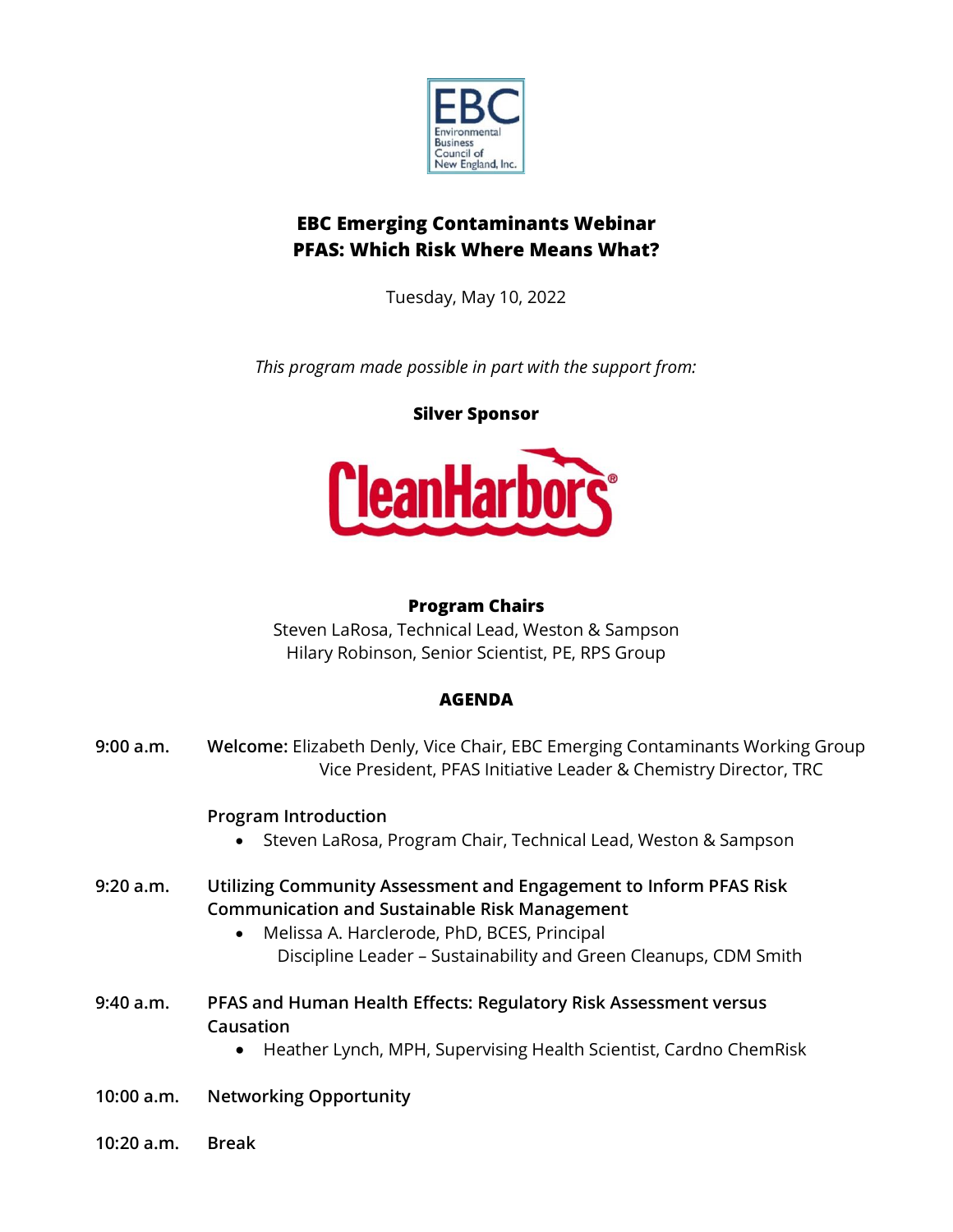## **10:30 a.m. Understanding State PFAS Standards**

• Sarah Grace Hughes, Project Manager, Environmental Council of the States (ECOS)

**10:50 a.m. Moderated Discussion**

**Moderator:** Hilary Robinson, Program Chair, Senior Scientist, PE, RPS Group

### **Panel Members:**

- Melissa A. Harclerode, CDM Smith
- Sarah Grace Hughes, ECOS
- Heather Lynch, Cardno ChemRisk

**11:30 a.m. Adjourn**

### **PROGRAM CHAIRS**

**Steven LaRosa,** Technical Lead Weston & Sampson 55 Walkers Brook Drive, Suite 100, Reading, MA 01867

978.532.1900 | larosas@wseinc.com

Mr. LaRosa is Weston & Sampson's Emerging Contaminant Technical Leader with a current focus on PFAS. Steve has been managing several PFAS investigation and remediation projects in Vermont and Rhode Island and has provided technical support for projects in New Hampshire, New York and Massachusetts. Mr. LaRosa is a geologist with 30 years of experience, including extensive experience in complex waste site assessment and clean up. Steve is the leader of the Weston & Sampson Emerging Contaminants Workgroup which guides EC activities throughout all our service sectors. Steve has presented at more than a dozen professional conferences and continuing education trainings regarding PFAS investigation and treatment.

#### **Hilary Robinson,** Senior Scientist, PE

RPS Group 55 Village Square Drive, South Kingstown, RI 02879 401.661.8634 | hilary.robinson@rpsgroup.com

Ms. Robinson has over a decade of experience in the evaluation of chemical fate and transport processes for exposure reconstruction and spill modeling, particularly related to large-scale chemical releases with multi-media impacts and emerging contaminants. Using these skills, she provides support to clients wishing to evaluate matters related to ecological, occupational, and public health. Ms. Robinson has provided litigation support for toxic tort and CERCLA lawsuits that span across many industries, environmental media, and contaminants (including PFAS, Oil, PCBs, PAHs, and VOCs). Her technical abilities involve modeling spills in coastal and in-land environments, managing environmental sampling databases, reconstructing historical industrial practices, and utilizing data and modeling results to estimate release impacts and exposure concerns.